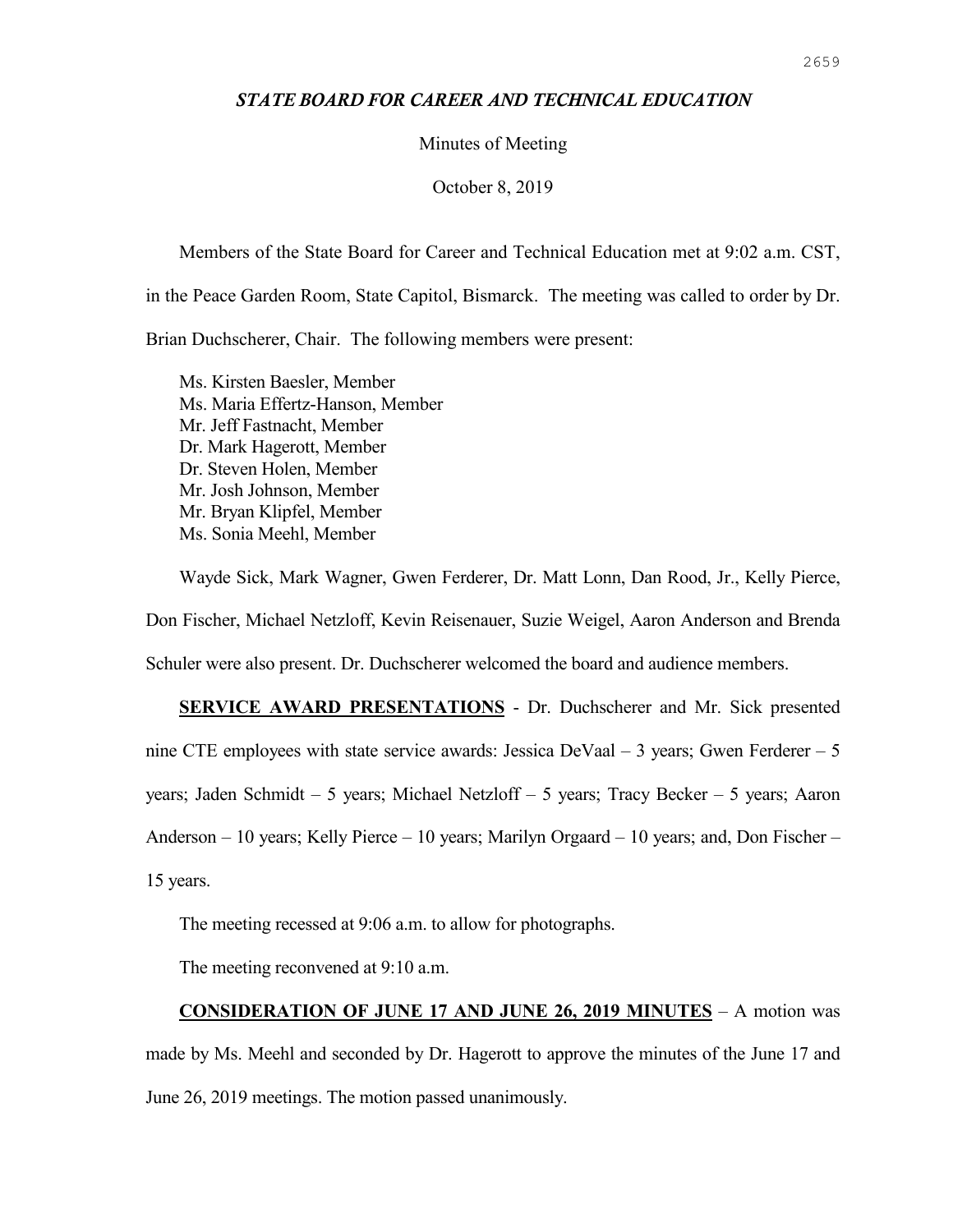**FINANCIAL REPORT - CTE** – Ms. Ferderer reviewed the CTE Appropriation Status Report and the CTE Administrative Budget and Expenditures Report for month ended August 2019.

Following a brief discussion, a motion was made by Mr. Johnson and seconded by Mr. Fastnacht to approve the CTE financial reports as presented. The motion passed unanimously.

**FINANCIAL REPORT - CDE** – Dr. Lonn reviewed the CDE Administrative Budget and Expenditures Report for month ended August 2019 reporting that the estimated enrollments are on track and that tuition fees have been billed and are not reflected in the report.

Discussion was held on spending authority and the CDE budget.

Discussion was then held on whether two separate financial reports for CTE and CDE will be provided each month and the board's discussion was mixed as to whether two financial reports should be provided.

Mr. Sick reported that Ms. Ferderer will continue to work with Mr. Steve Ring regarding the financial reports and that based on those meetings, information will be brought to the November meeting to determine the best way to proceed.

Following further discussion, a motion was made by Mr. Fastnacht and seconded by Dr. Holen to approve the CDE financial report as presented. The motion passed unanimously.

**STATE DIRECTOR'S REPORT** – Mr. Sick congratulated Dr. Lonn on being hired as the CDE Director and reported that there were five excellent candidates interviewed for the position.

Mr. Sick reported on meetings and activities he has been involved in which included: attending Center for Distance Education team meetings and weekly calls with Dr. Lonn; CTE and CDE staff continue with curriculum meetings in order to validate quality and standards alignment; the In-Demand Occupations List and the Career Builders Program information has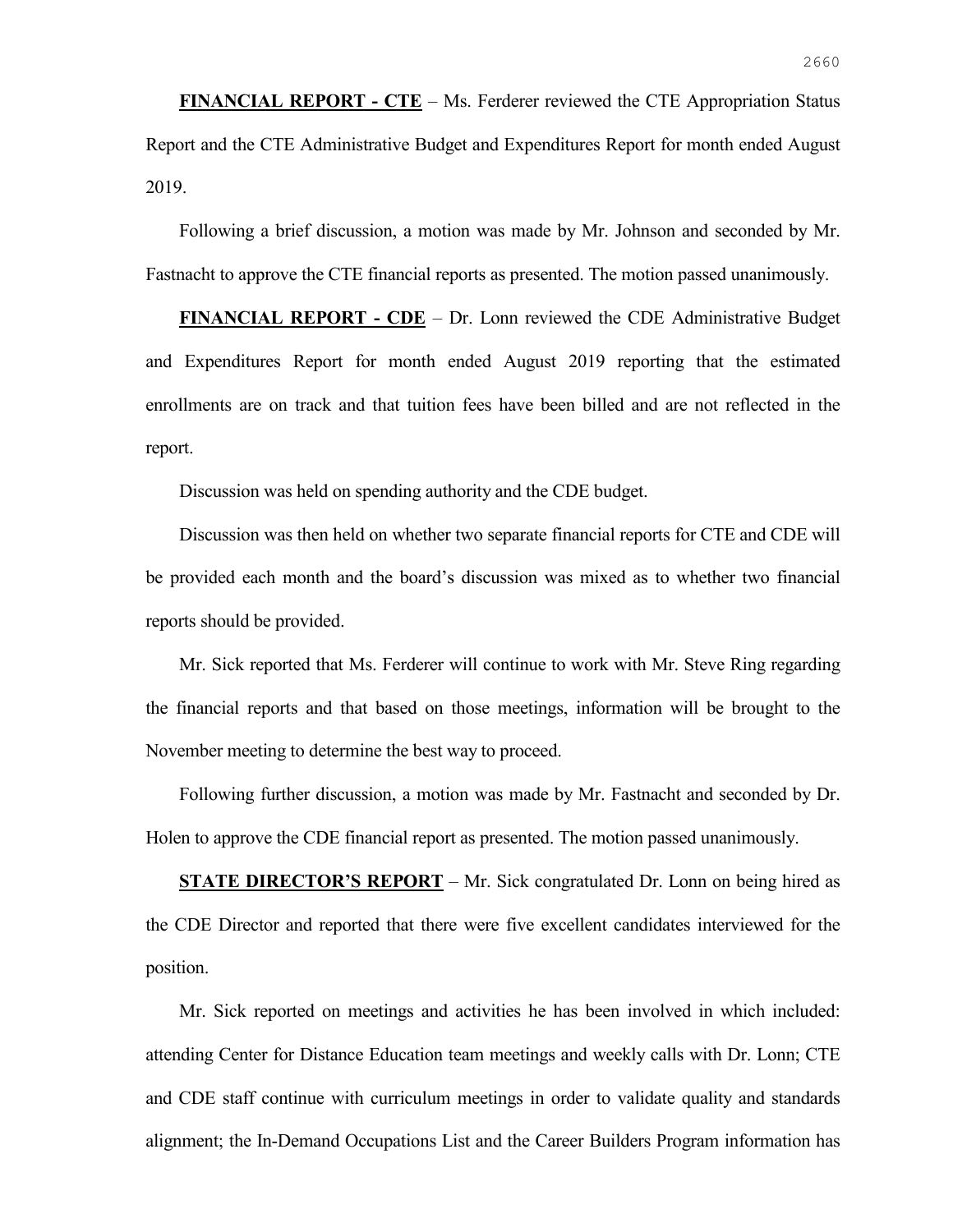been developed and provided to counselors to ensure students are aware of career builders and scholarships; Professional Development Conference; Perkins meetings, PK12 Education Vision Steering Committee; GNDA Manufacturing Council; CTE Directors Zoom meetings; Rural School Summit; K12 Coordinating Council; ESSA Full Committee; and the Education Policy Committee meeting.

The Professional Development Conference was held at the Bismarck Event Center with over 600 registered attendees. A new successful session was the business and industry roundtable discussions. Due to the positive feedback this session will continue. Overall, the conference was a success and will continue to be held at the Bismarck Event Center.

The Trade, Industry, Technical and Health Sciences Education Supervisor position has been opened twice. After interviewing candidates, it was decided to re-open the position in January 2020. In the interim, Ms. Becker, Ms. Ruff, Mr. Wagner, and Mr. Sick are working with the TITH job responsibilities.

Upcoming meetings and activities Mr. Sick will be involved in include: Williston Advisory Committee meeting; DPI Educators Conference; ND Indian Education Advisory Council; NDCEL; CTE Administrators meeting; and the Perkins State Plan will be submitted for Peer Review on October 18 and feedback is expected by mid-November.

Mr. Sick then reported that with the new Perkins Plan, the agency will be reviewing program approval process, policy and how the reimbursement process can be simplified. It is anticipated to bring options of reimbursement models to the Board in the Spring.

Discussion was held on the CTE reimbursement process and whether other state models will be reviewed. Mr. Sick responded that he will be reviewing other states' models as well as improving the current process.

Mr. Sick reviewed the updated CTE website, reporting that there has been positive feedback. The platform was from NDIT and several state agencies are using this platform.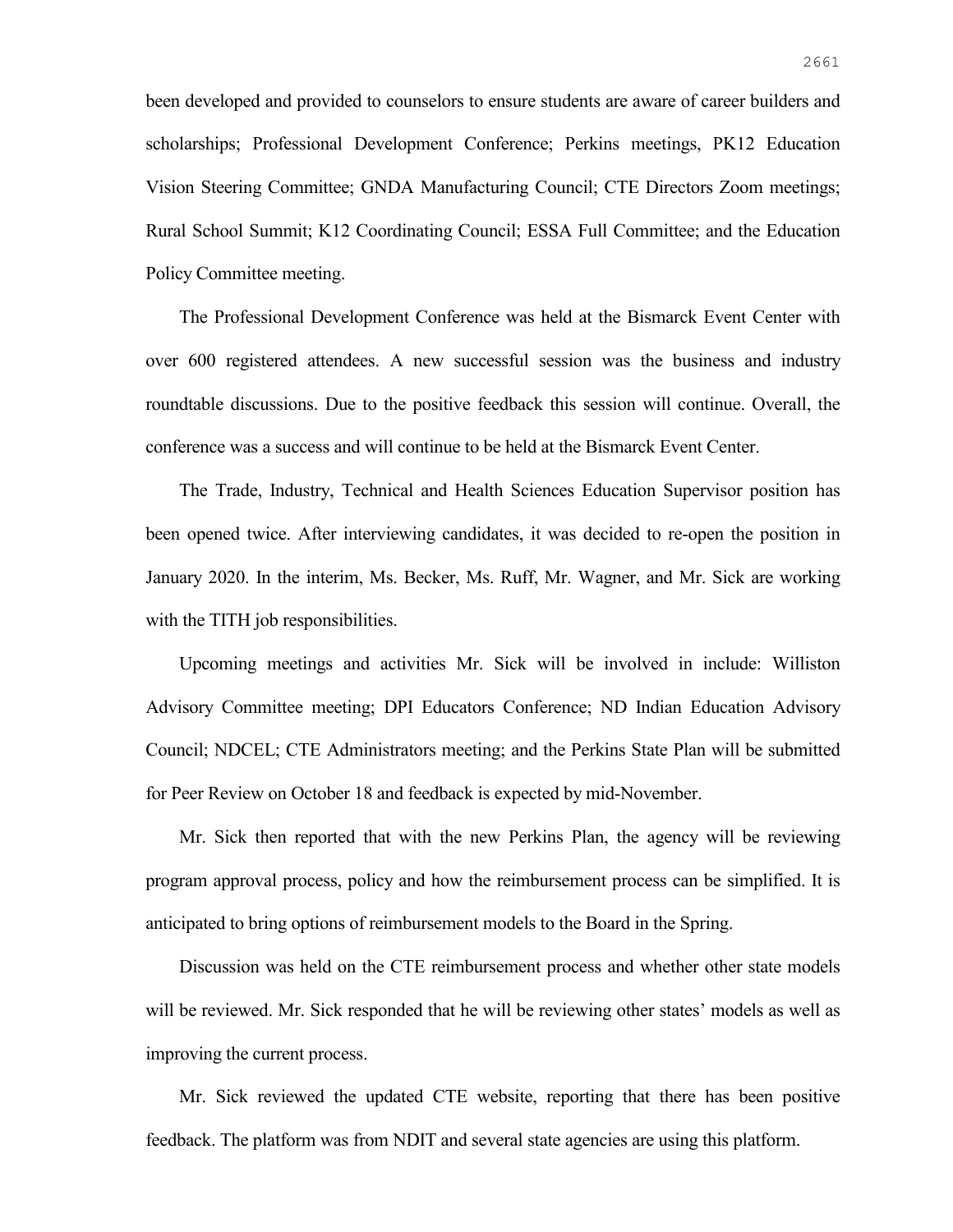Discussion was held on the CTE website and where CDE is linked within it. Mr. Sick responded that CDE's website is not presently linked but will be soon.

The Board's contact information was then discussed. It was agreed that Ms. Schuler email the Board for their preferred contact information which will then be updated on the website. The Board agreed that they would like the group picture on the website, not individual pictures.

Discussion was then held on the importance of CTE in Native American Education, how could it be expanded and whether Reserve Funds could be used.

Following further discussion, it was agreed that Mr. Sick bring concepts and recommendations to the Board on how to best serve the Native American population. Mr. Sick responded that he will also have data pulled on Native American students in North Dakota and other states.

Discussion was held on whether there is information on the number of Native Americans in the education teaching pipeline. Mr. Sick responded that there are some teacher prep programs in a few high schools that could also be looked at to see if they could be incorporated in Native American schools.

Following further discussion, the Board thanked Mr. Sick for his report.

**CDE REPORT** – Dr. Lonn reviewed the CDE Dashboard Report located at ndcde.org/dash and stated that the dashboard report actively measures and monitors system performance.

Discussion was held on enrollment information, dual credit, subject areas, course completion rates, tuition costs, recruiting and retaining CDE instructors, CTE courses, CTSO activities, ITV versus On-Line courses, and how in-state and out-of-state students find out about CDE.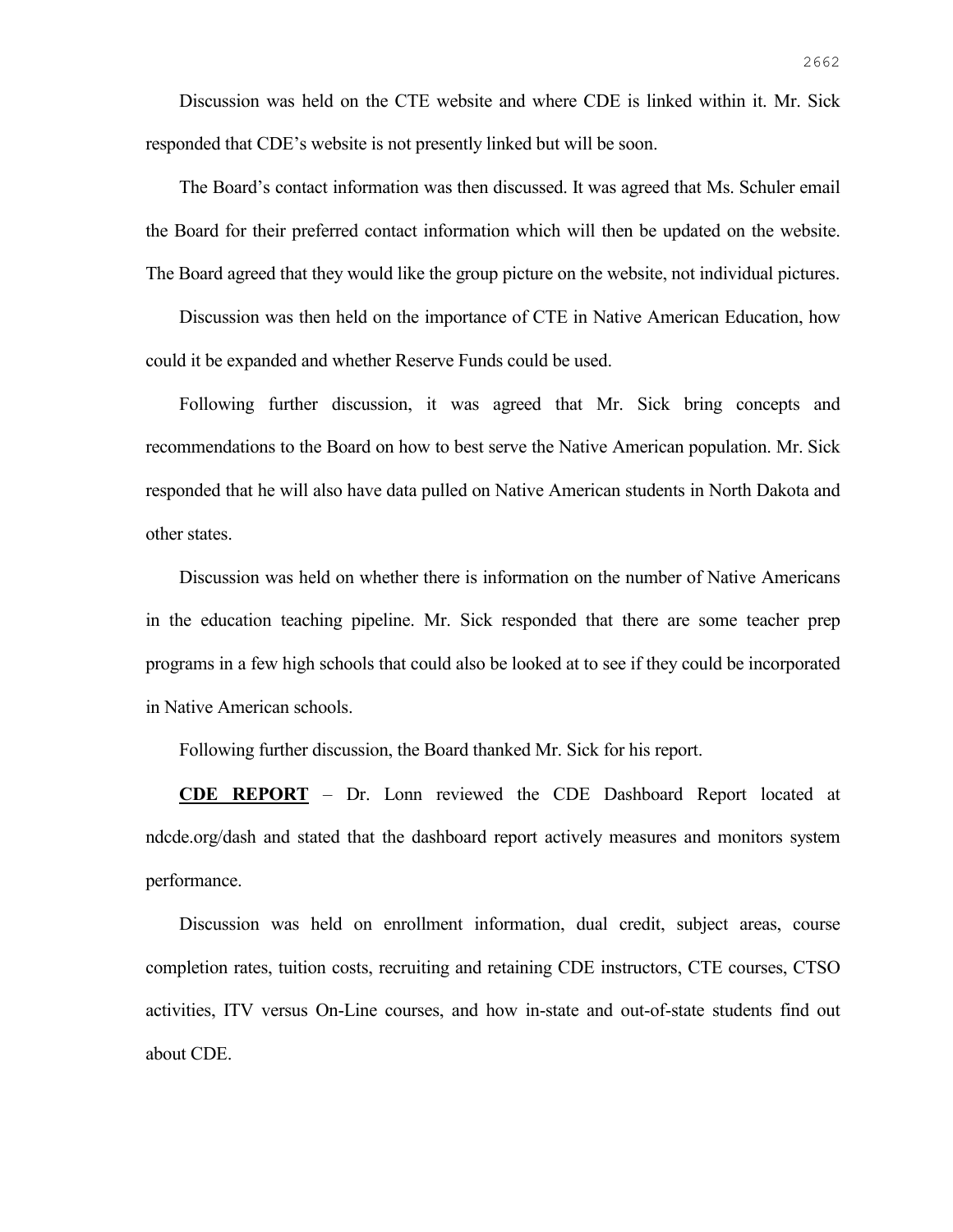Following further discussion, the board agreed that when the Legislature gave CTE more responsibility by moving CDE under CTE, it was a positive move that needs to be emphasized and discussed during the next session.

**FY2019 YEAR ENDING & FY2020 PROJECTION** – Mr. Sick reviewed the Fiscal Year 2019 Ending and Fiscal Year 2020 General Fund Projections, reporting that the 2019- 2021 general fund appropriation is \$33,763,800.

Discussion was held on the Pilot Distance Delivery Grant funds not being used in FY2019 and whether those funds could possibly be used for Native American education. Mr. Sick will work with Mr. Wagner on the possibility of utilizing the funds that would best serve students.

Reimbursement rates and how they have declined over the years was also discussed. The board agreed that it should be a goal of the next session to reestablish reimbursement rates and continue to inform the legislature of the importance of providing career and technical education opportunities to students and the direct impact reduced funding has had on local budgets.

Discussion was held on the data available that shows the student success and impact that CTE programs are having. Mr. Sick responded that there is data available to support CTE programs including graduation rates, the number of CTE concentrators, and the growth of CTE programs. Mr. Sick will review the current data to see what additional data is needed and will provide the information in easy to read charts.

Discussion was then held on reimbursement rates, how the rates have fluctuated, and the number of programs currently being funded. The Board requested that a historical perspective of reimbursement rates be emailed to them along with the number of programs that are funded.

Scholarship information was then discussed. Mr. Sick responded that the scholarship information along with alternative and regular education licensing information will be provided at the November meeting.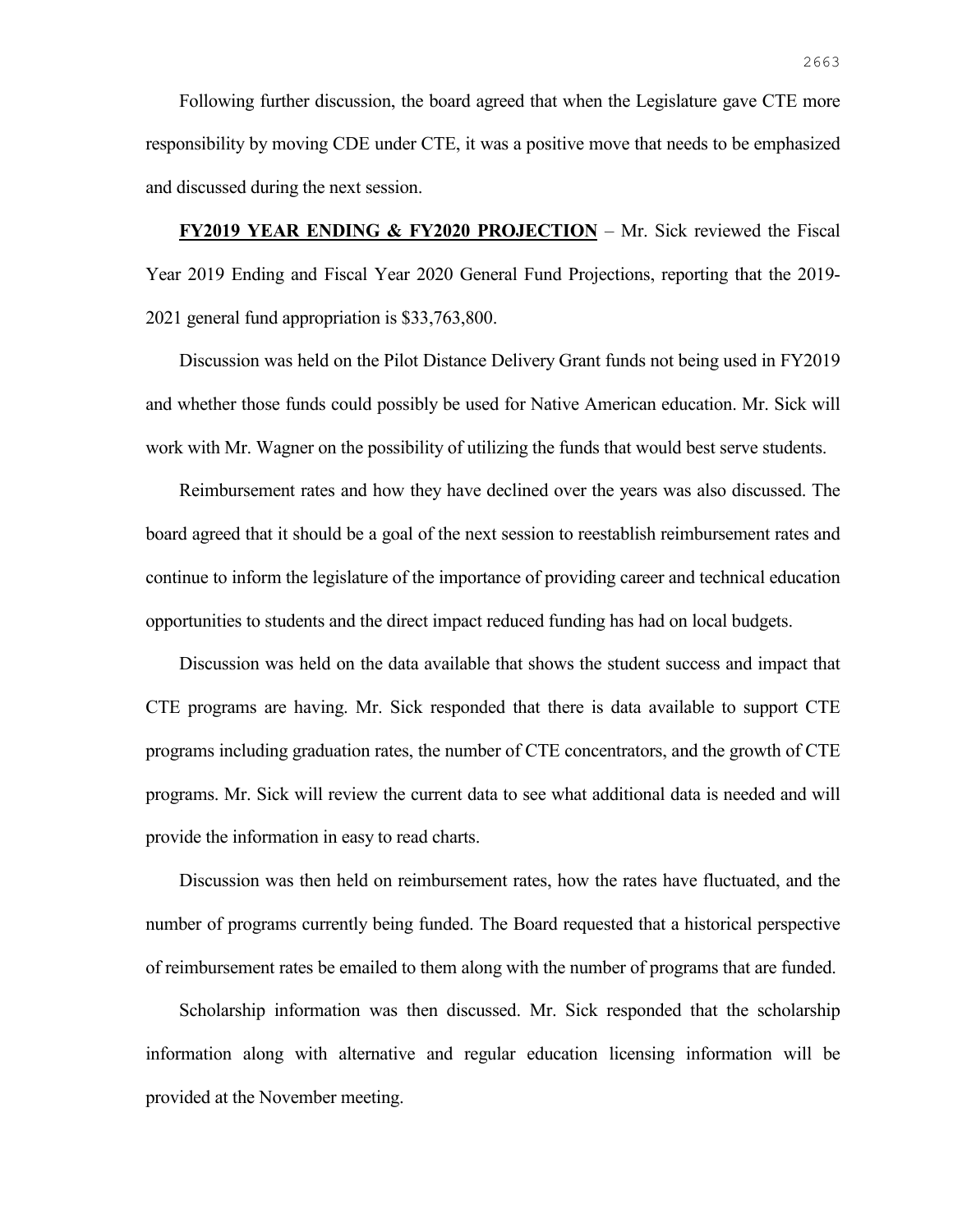New and Expanded Program Requests - Mr. Sick reviewed the new and expanded program requests and recommended approval.

A motion was made by Ms. Meehl and seconded by Ms. Effert-Hanson to approve the new and expanded program requests. The roll call vote was as follows:

Ms. Meehl– aye Mr. Johnson – aye Mr. Fastnacht – aye Ms. Effertz Hanson – aye Dr. Holen – aye Ms. Baesler – abstain Dr. Hagerott – absent and not voting Mr. Klipfel – absent and not voting Dr. Duchscherer – aye

The motion passed.

Perkins – Mr. Sick reviewed the Carl Perkins Obligations, reporting that for FY2020, the

total \$5,641,198 available, which includes carryover funds, have been obligated.

Following discussion, a motion was made by Dr. Holen and seconded by Mr. Fastnacht to

approve the Carl Perkins funding as presented. The roll call vote was as follows:

Ms. Meehl– aye Mr. Johnson – aye Mr. Fastnacht – aye Ms. Effertz Hanson – aye Dr. Holen – aye Ms. Baesler – aye Dr. Duchscherer – aye

The motion passed unanimously.

State General Funds - A motion was made by Mr. Fastnacht and seconded by Mr. Johnson

to approve the State General Funds as presented. The roll call vote was as follows:

Ms. Meehl– aye Mr. Johnson – aye Mr. Fastnacht – aye Ms. Effertz Hanson – aye Dr. Holen – aye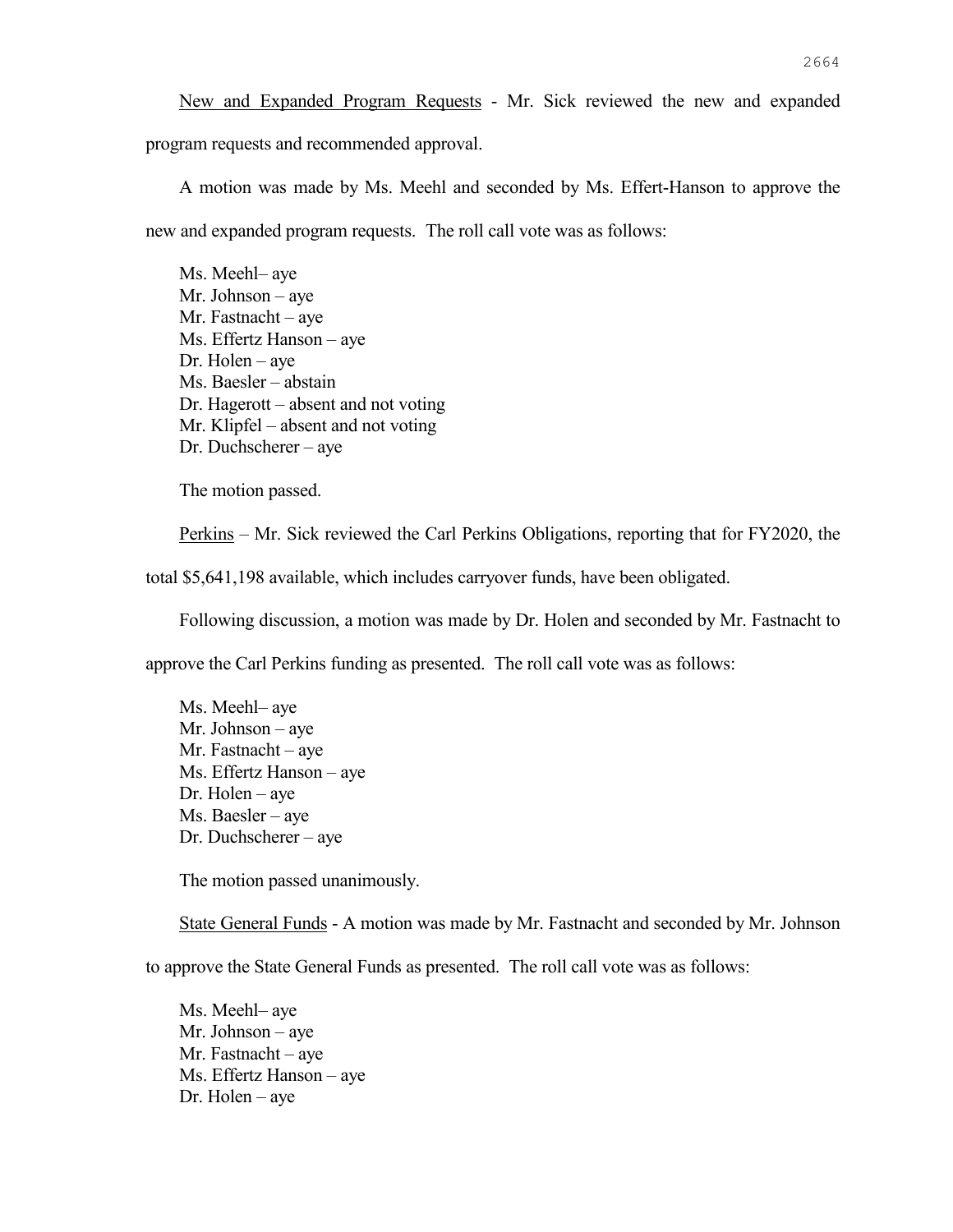Ms. Baesler – aye Dr. Duchscherer – aye

The motion passed unanimously.

### **APPROVAL OF CDE ANNUAL COMPLIANCE REPORT** – Dr. Lonn reviewed the

CDE Annual Compliance Report stating that CDE is in compliance with North Dakota Century Code requirements and requested approval of the report.

A motion was made by Mr. Fastnacht and seconded by Ms. Effertz-Hanson to approve the CDE Annual Compliance Report. The roll call vote was as follows:

Ms. Meehl– aye Mr. Johnson – aye Mr. Fastnacht – aye Ms. Effertz Hanson – aye Dr. Holen – aye Ms. Baesler – aye Dr. Duchscherer – aye

The motion passed unanimously.

### **SOUTHEAST REGION CAREER AND TECHNOLOGY CENTER – Milnor**

**<u>School District Membership</u>** – Mr. Sick reviewed the Southeast Region Career and Technology Center's request to approve the Milnor School District's full membership request into the area center and recommended approval.

Mr. Rood, Jr., Southeast Region CTC Director, recommended approval of the request and distributed a position paper on "A Redesign for North Dakota Area Career and Technology Centers", reporting that approving the request would provide more opportunities for students.

Following discussion, a motion was made by Ms. Meehl and seconded by Mr. Johnson to approve the Southeast Region Career and Technology Center's request for Milnor School District to become a full member of the center. The roll call vote was as follows:

Ms. Meehl– aye Mr. Johnson – aye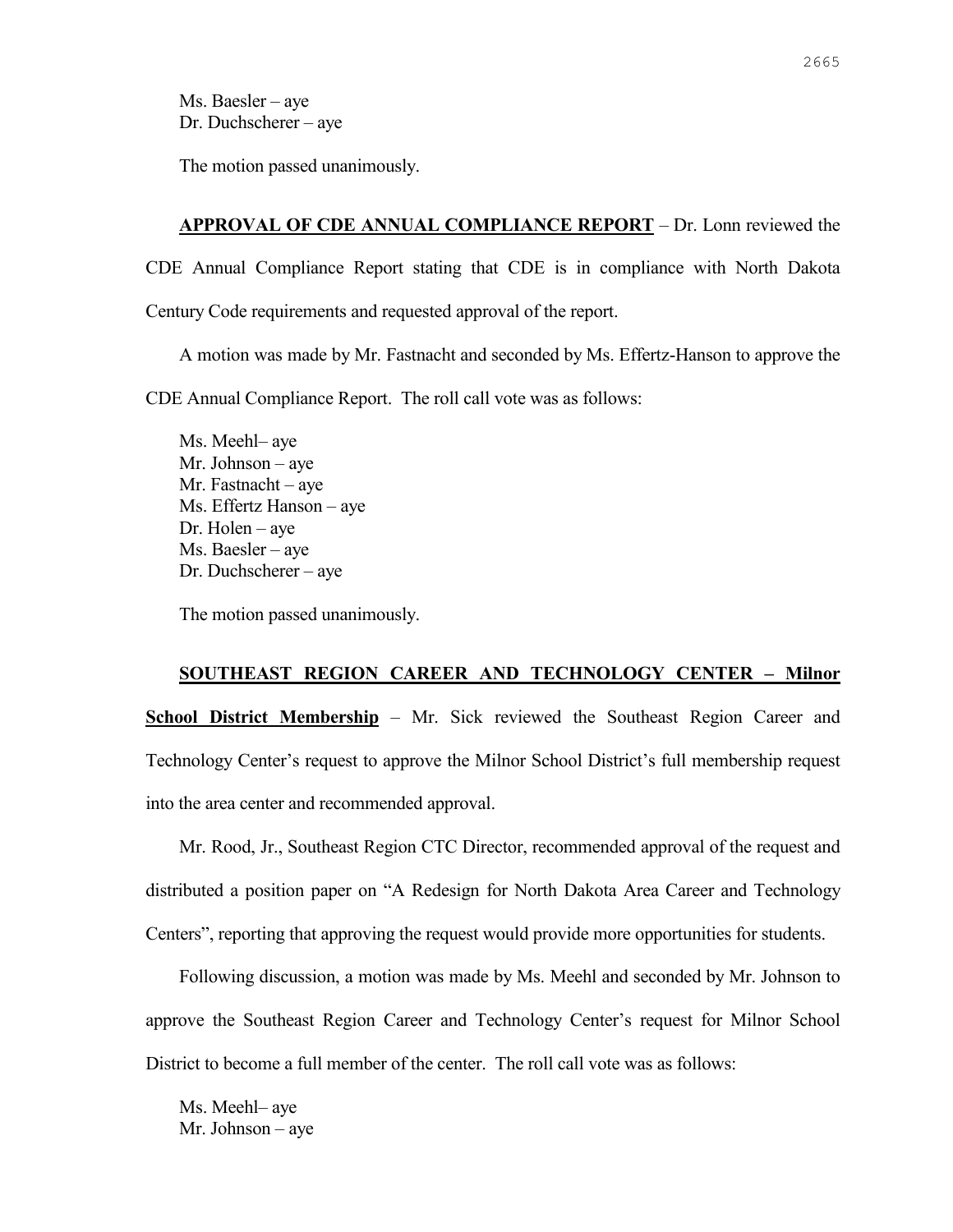Mr. Fastnacht – aye Ms. Effertz-Hanson - aye Dr. Holen – aye Ms. Baesler – aye Dr. Duchscherer – aye

The motion passed unanimously.

The Board commended Mr. Rood, Jr. on the Southeast Region Career and Technology Center's exemplary programs.

**PERKINS V UPDATE** – Mr. Sick distributed the following documents: Size/Scope/Quality for Secondary and Postsecondary, Work-based Learning Guidance, Performance Indicators, and North Dakota Perkins Consortia options.

Mr. Sick reported on the Size and Scope definitions that need to be clarified and will also go out for public comment.

Discussion was held on the Size definition at the secondary level, why a minimum number, should the first year be waived, and whether to average the numbers.

Discussion continued on why the different Size definitions at the secondary and postsecondary levels and whether they should be consistent.

Mr. Sick explained the process that was used, reporting that the document was developed by the agency with input from CTE Administrators during the Professional Development Conference. It will also be reviewed again at the October CTE Administrators Meeting.

During discussion, it was requested that on page 2, #2, Secondary Size should be changed to be in the form of a question.

Discussion continued on the Size/Scope/Quality documents and if the feedback being received could be looked at or a running word document be provided in order for the Board to see what the changes and feedback are.

Following further discussion, Mr. Sick asked the Board to provide any other comments as they review the information.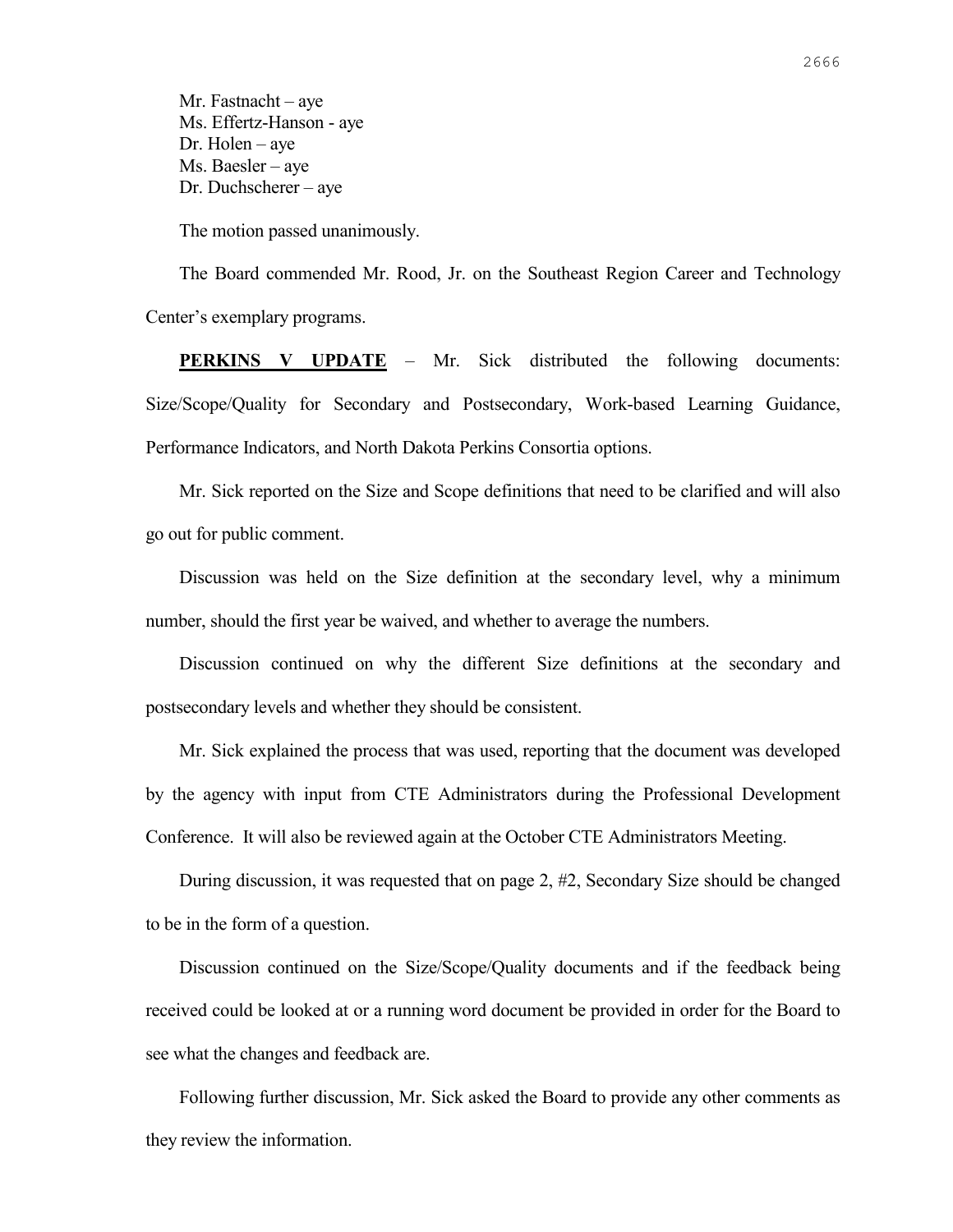The Work-based Learning Guidance document was reviewed. Mr. Sick explained the term work-based learning, the options that would be available based on feedback received, and the need to be flexible. CTE Supervisors would work with instructors to provide technical assistance on work-based learning with the hope that cooperative work experiences increase.

The abbreviated version of the Career Ready Practices was reviewed. The document would be tied to a quality work-based learning experience.

Discussion was held on the confusion in Career Ready, Choice Ready, Work Place Learning and Work-based Learning terminology. Mr. Sick responded that at the federal level, for Perkins, Work-based Learning is the term that is being used.

Mr. Sick then reviewed the core indicators of performance and state determined performance levels, reporting that the levels are an average of the last three years, which is a decrease of 8% from the previous plan. For each of the following fiscal years, the target will be to have a 2% improvement increase. The numbers and percentages can be adjusted if necessary.

The FY2021 North Dakota Perkins Consortia Options were reviewed. Mr. Sick proposed using a regional concept, using the existing REA borders as the structure, not as fiscal agents. The fiscal agents would be tied to CTE Administrators because of their understanding of CTE and Perkins. Mr. Sick asked if there were any concerns of the concept.

A lengthy discussion was held on moving from 28 consortiums to 8. Issues included rural schools no longer having a voice, possibility of local control issues, loss of flexibility and input, management and decision-making concerns, benefits, efficiencies and/or inefficiencies in moving from 28 to 8 consortiums, and the benefits of having a CTE director partnered with a consortium to improve the application process.